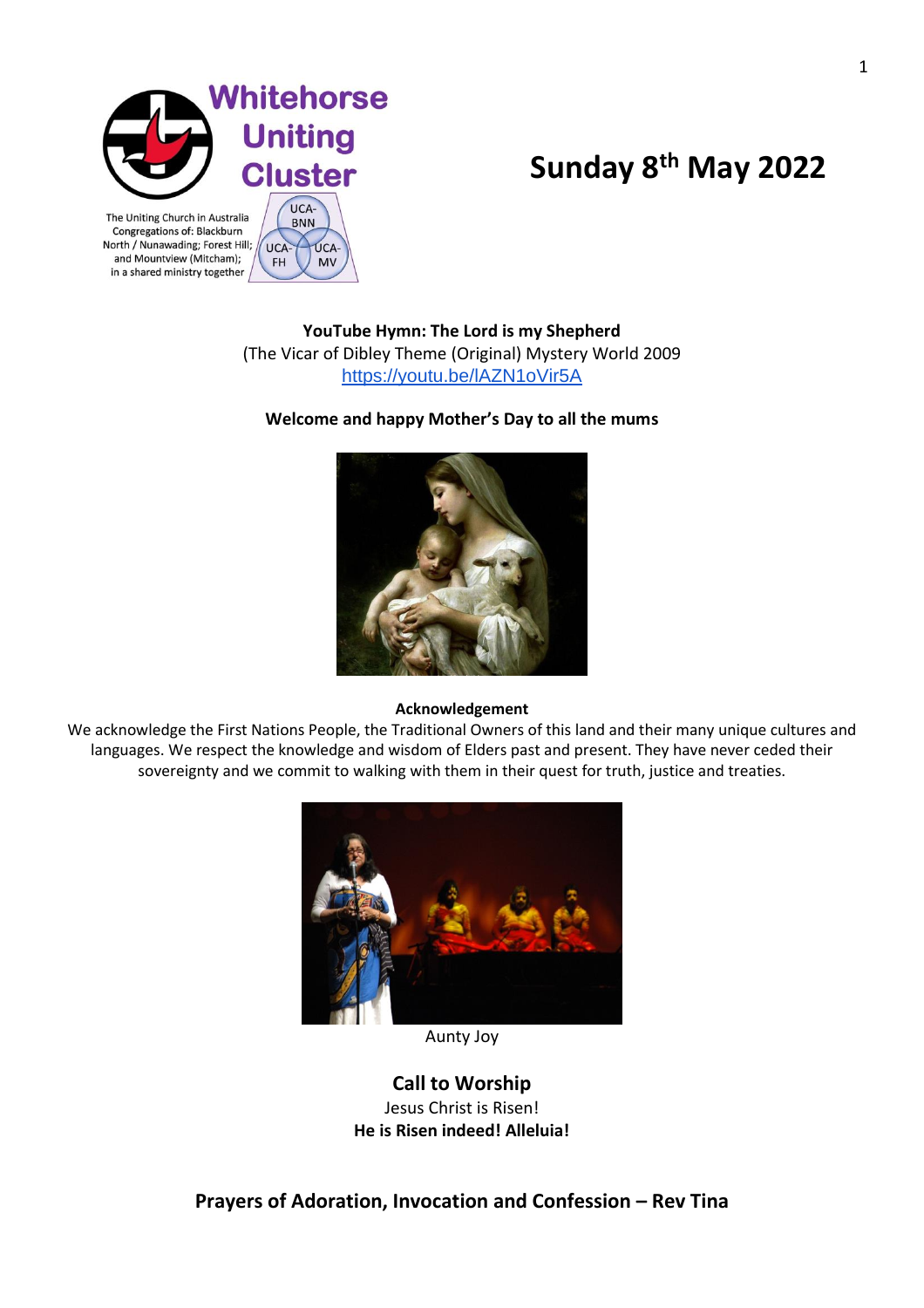#### **Adoration**

Loving God, you are our shepherd feeding our soul and leading us into peace and stillness Restoring our soul when we suffer and are in pain, leading us on life-giving journeys Staying beside us through challenging times We need not fear

For you offer us the banquet of life, our hearts overflow with gladness Lord We trust you. We know our lives will be filled with goodness and mercy You keep us in your kingdom of love

## Lord our Shepherd **We shall not want**

Jesus, our Lord and Shepherd We hear your voice, and we follow you all the days of our life We believe in you We know in our hearts you have given us eternal life, a place in the kingdom of God

## Lord our Shepherd **We shall not want**

Holy Spirit, you work through each of us making us life giving for others A source of blessing, a comfort and light in the darkness You fill us with courage, faith and love so we may trust and follow the Lord You gift us for the journey

> Lord our Shepherd **We shall not want**

#### **Invocation**

Come upon us today Holy Spirit Reassure us that all will be well

#### **Confession**

Lord if we have hurt another, forgive us Change our hearts Help us grow Pour your love into our hearts, help us carry your Christ light Lord in this moment of silence We come before you with all that's on our hearts Asking for transformation and grace Hoping to be forgiven

> Here then Christ's words of grace to us "Your sins are forgiven" **Thanks be to God**

#### **YouTube Hymn - In heavenly Love abiding**

St Germans Church, Cardiff 2016 Hymn Channel <https://youtu.be/7SFxG0h57kk>

#### **Young at Heart – Rev Tina**

What are your experiences of sheep and shepherds? Have you ever cared for a sheep? They need constant care. In France, sheep in the Pyrenees wear bells so they don't get lost in the fog and a large sheep dog guards them. In Australia the shepherd calls out to the kelpies and border collies, and they listen for the shepherd's voice and watch their hands. Together both shepherd and faithful sheepdog seem to work together to care for the sheep. It's as if they are of one mind. When I was a child living on lighthouses my job was to look after the lambs. When frosts came,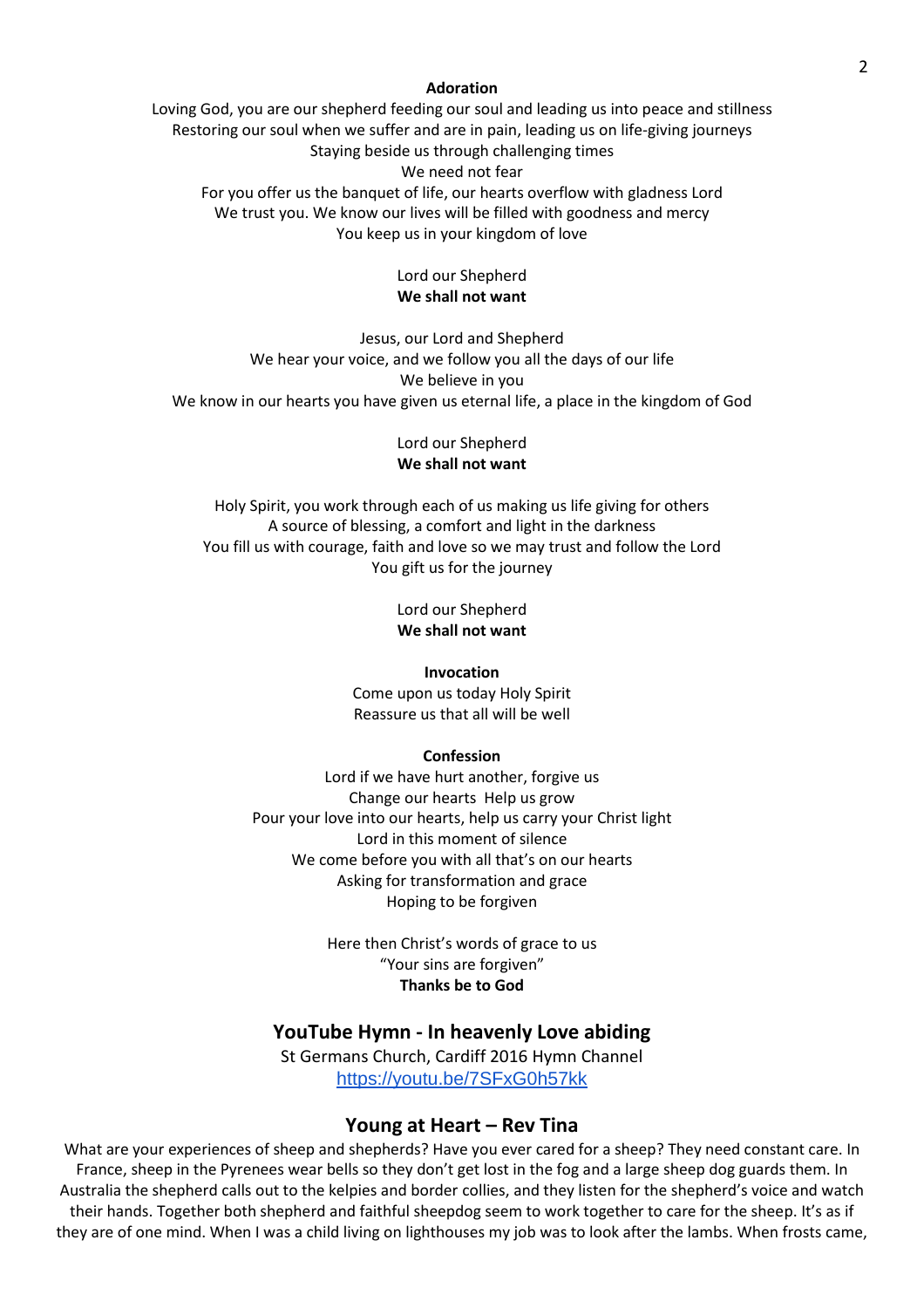I went out into the paddocks and found frozen lambs, stiff as a board and carried them home and put them in the wood fire ovens warmer. After about ten minutes or so they'd revive and live. Then I had to feed them watered down cow's milk and raise them and they'd follow me around. I also was sent out to watch over them. Cows used to look for weakened lambs and peck their eyes out. Sometimes I was too late. Other times I'd carry them home and they'd join the other lambs in a pen near the house.

They needed a lot of care. We need a lot of care too. We like to belong, feel safe, needed, valued, and loved. We need a home, a warm place in winter, food, and comfort. God gives us what our soul needs and we can feel safe and loved and can hope and trust in the journey. This helps us appreciate our life and all we have and grows gratitude in our hearts where we can give thanks for our blessings in all circumstances.



**YouTube Hymn, Author of love divine** Nikki McCutcheon – The Bath Chorus <https://youtu.be/pcHhscskg0w>

# **Sermon – The Lord is my Shepherd; I shall not want – Rev Tina**

*In the name of the Father, the Son and the Holy Spirit, amen*



*The King of Love my Shepherd is whose goodness faileth never, I nothing want if I am his and he is mine forever.*

These words are from a hymn we will sing in a moment, and they echo psalm 23. A psalm that seems to unite us with God and draw us into the divine love that God has for us. I wonder whether Tabitha or her loved ones were saying psalm 23 as she lay dying. Yet she lived. She was given a second chance at life. Perhaps she continued her ministry of good works of craft and almsgiving.

Psalm 23 has become a favourite for many. It's a bit like a skin graft, forming some people's soul, part of them, sustaining them in this life and their entry into eternal life. It begins with these words: *I shall not want.*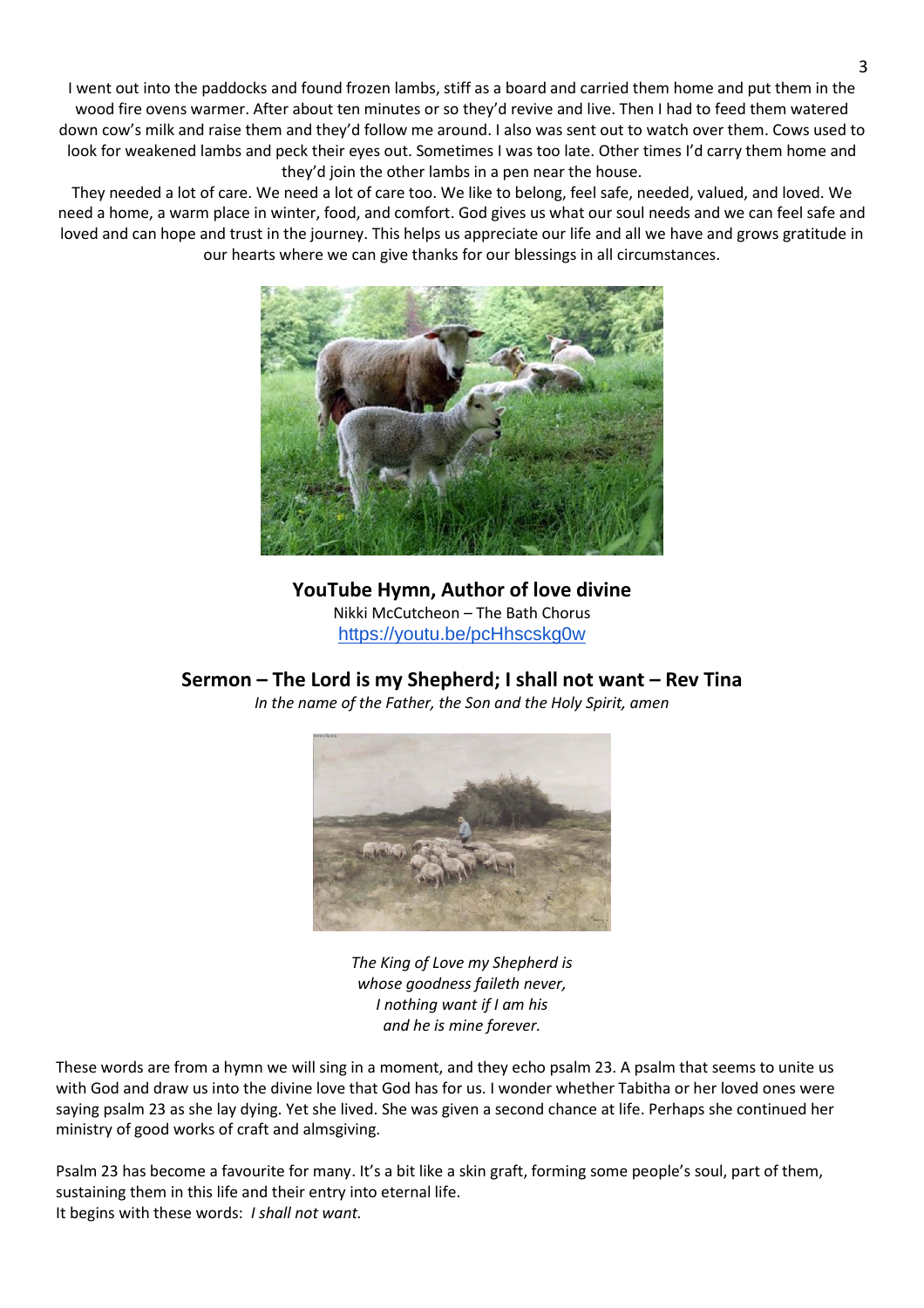We need a shepherd who supplies our needs, who leads us and stays with us, as we journey through life. Psalm 23 reminds us God is always with us, beside us, and reassuring us death is not the end. In many ways death is a beginning. Jesus Christ made that obvious. It is good for our cup to overflow. Our souls' needs are met by God and the Lord is with us every step of the way, every day, and every moment. We shall not want.

I wonder what it is like to not want. We live in a world where everyone wants something and there is a smorgasbord of choices. So many choices people often end up confused. Psalm 23 reminds us life is a walk of trust with God. Originally it was written to remind people God led them on a new Exodus, out of Egypt and home to their nation. It was used as part of worship in the Temple. It speaks of God being everywhere.

We cannot define the limits of God. Perhaps the invitation is to dwell in the house of God which is as expansive as the universe. Our faith teaches us God dwells amongst us as the body of Christ, his church, his community, his people. We are a kingdom of souls, living stones that make up the Lord's house, where Jesus is the cornerstone.

Perhaps because of this, we are not limited and can cross boundaries and overcome obstacles, as we follow the Lord. Landscapes may change around us, and history may continue, but the Lord is forever, and we dwell in the house of the Lord forever. God said to Moses: I am who I am. We cannot define God. It is God who defines us, and we enter into the mystery where we are known by God. Then we spend the rest of our lives trying to know God and feel in union with God, until we are finally reunited.

Psalm 23 reminds us our journey is a journey of trust in God. It was written around 772 BCE. Centuries later after the destruction of the Temple, John wrote his gospel, between 70-90 CE and Luke, the Physician, wrote Acts between 85-95 CE. Luke speaks of Tabitha, which means gazelle and is Aramaic. Perhaps Tabitha had beautiful eyes. The metaphor comes from Song of Songs and means beloved. Luke tells us Tabitha was a generous woman. We don't know whether she was close to death or had died. She was being prepared for burial but hadn't been anointed. Her loved ones where mourning and some of them sent for Peter. Perhaps they hoped for a miracle. Luke says Peter spoke to her body and commanded her to rise up, words that echo the resurrection of Jesus. Tabitha arise means: little girl, rise up. She may have been young, about 13-14. We are meant to consider Jesus is present and working through his disciples, both Tabitha and Peter. This must have been an amazing miracle for Luke, who was a gentile and doctor investigating Jesus' life and ministry.

There are more revelations about Jesus in today's gospel. For those who believe, they will hear Jesus' voice in their heart. He will know them, and they will follow him. For those who believe they will receive eternal life.

The greatest revelation is Jesus' statement: *The Father and I are one.*

To those who didn't believe they considered this blasphemy and wanted to stone Jesus to death. He had to escape to Petra because his life was in danger. For many, what Jesus said: *The father and I are one,* remains a mystery. Perhaps we do not need to understand or comprehend this mystery. We simply follow Jesus and walk in trust. At the same time, we are encouraged to ask questions and test our faith.

Today's gospel asks us: Do you bring life to others? Like Tabitha or Peter or other disciples throughout the ages.

Perhaps it is enough to believe and trust and be content with God, where we do not want. We hear the voice of Jesus in our hearts where Jesus invites us to enter into the kingdom of Love, into a relationship with God and Jesus, into the intimacy and love that is between them, a love that is cemented through the gift of the spirit.

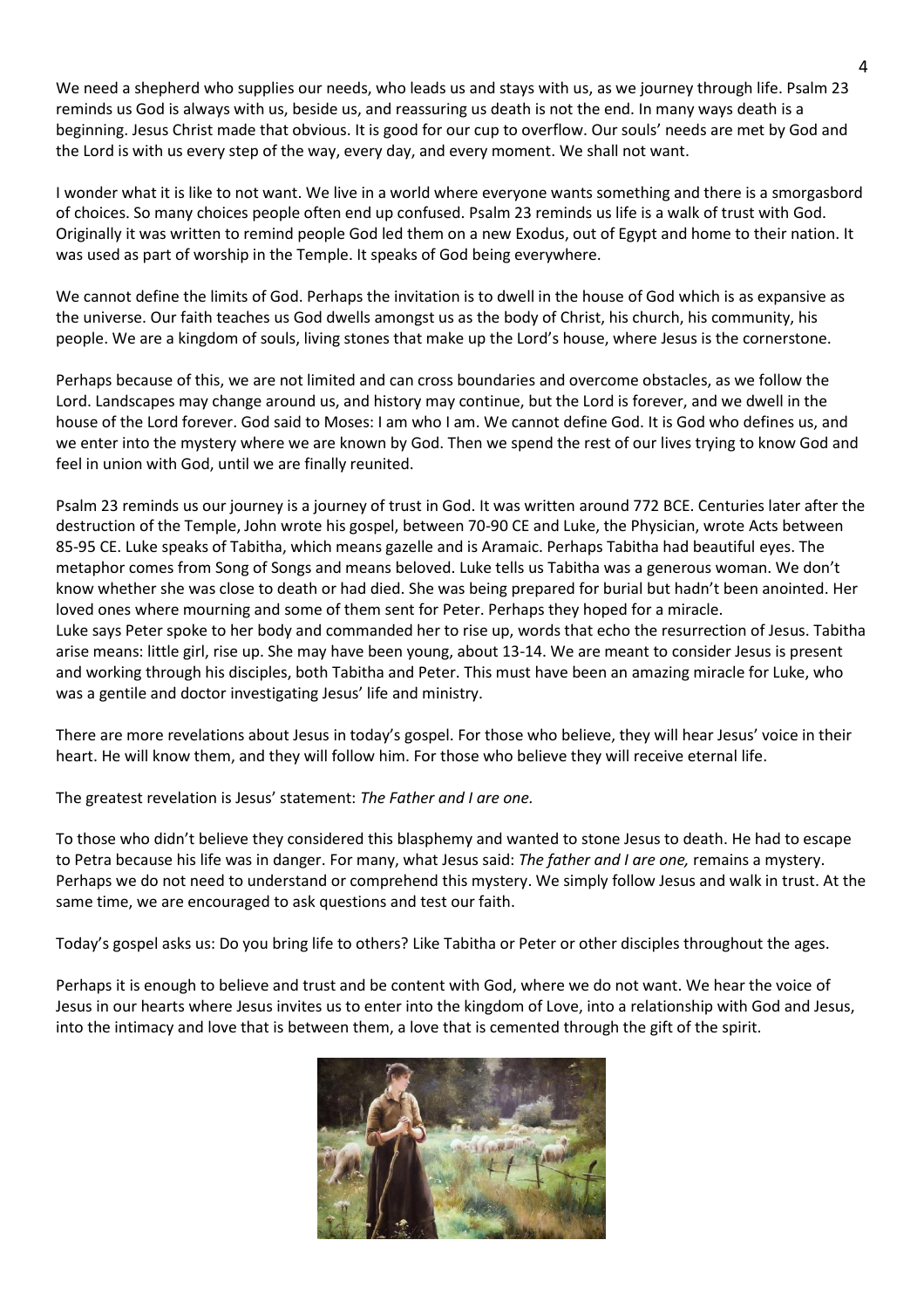Women give birth to children, where they are "blood of my blood and flesh of my flesh". There is a strong bond after bearing a child and coming to the edge of life and death to give birth. It is a sacred moment that Fathers are now invited into so they too can form a strong bond.

This is an unforgettable intimacy and, in some way, may touch upon the union Jesus is speaking of between him and God, the union between him and His father. Yet, there is a difference. The relationship between God and Jesus is outside time, place and history. It is eternal.

It is this relationship that we are invited to enter when we believe. Once we experience this relationship, this intimacy with God, this sense of being known by God and union with God, we shall not want. Then we will bring life to others.

# **YouTube hymn: The King of love my Shepherd is**

John Rutter and the Cambridge Singers, Thelma Owen From the Album: O praise the Lord of Heaven <https://youtu.be/fO-57y575jc>

## **Offering Prayer**

Lord and giver of every good thing we bring to you our lives and gifts for your kingdom all for transformation through your grace and love made known in Jesus Christ our Saviour, amen

# **Prayers of the People – Margot Kemke, Mountview**

Dear Heavenly Father, we come before you today with our prayers for all the people in the world - for people everywhere where there is conflict, war, famine and natural disasters. We pray for our fellow Australians, our families, our friends and for ourselves.

We thank you that we have the freedom to worship you and to celebrate your triumph over death, and acknowledge your love and care for us all.

We pray that you will encourage us to continue to live in harmony and respect for each other whatever the circumstances, especially as we are soon to decide on the future governance of our country. We pray for our parliamentary leaders and the public servants who are preparing for our elections in the very near future. We pray for honesty and integrity.

In our world prayer cycle we pray for the South Asian countries of India, Sri Lanka and Pakistan. India, the world's most populous democracy, a multi-racial, multi-ethnic society is a fast-growing major economy based on information technology but with an increasing economic inequality. Gender inequality, child labour and malnutrition, bonded labour, human trafficking and air pollution are major problems, and we pray for a change of attitude of the government and the expanding middle class of the population, to eradicate these conditions. Sri Lanka, a democratic, multi-national, mainly Buddhist, island state has achieved much since the end of its civil war, with universal free education and a growing economy based on its textile and tele-communications industries raising the stand of living for its people. However, human rights and freedom of speech are curtailed, especially against the government and military, and are still problems which need to be addressed.

Pakistan, the fifth most populous country in the world, is the only country to have been created in the name of Islam. Since its creation in 1947 it has been involved in several wars with India over Kashmir and to retain its status. Due to conflict in neighbouring countries it has been a base for many refugees and continues to face poverty, illiteracy, child malnutrition, corruption and terrorism. Reforms in education are proposing 100% school enrolments and agriculture and textile production is increasing.

O Lord, we pray for these countries – for the integrity of their governments and for the continuing freedom to worship even tho' there are many diverse religions.

Here in our own community we pray for the leaders and congregation at the Crossway Baptist Church in East Burwood, the Uniting congregation in Camberwell, the South Camberwell Gospel Hall, and the Chaplain, staff and students at Kingswood College in Box Hill. Grant these leaders and congregations your encouragement and compassion as they witness in their areas.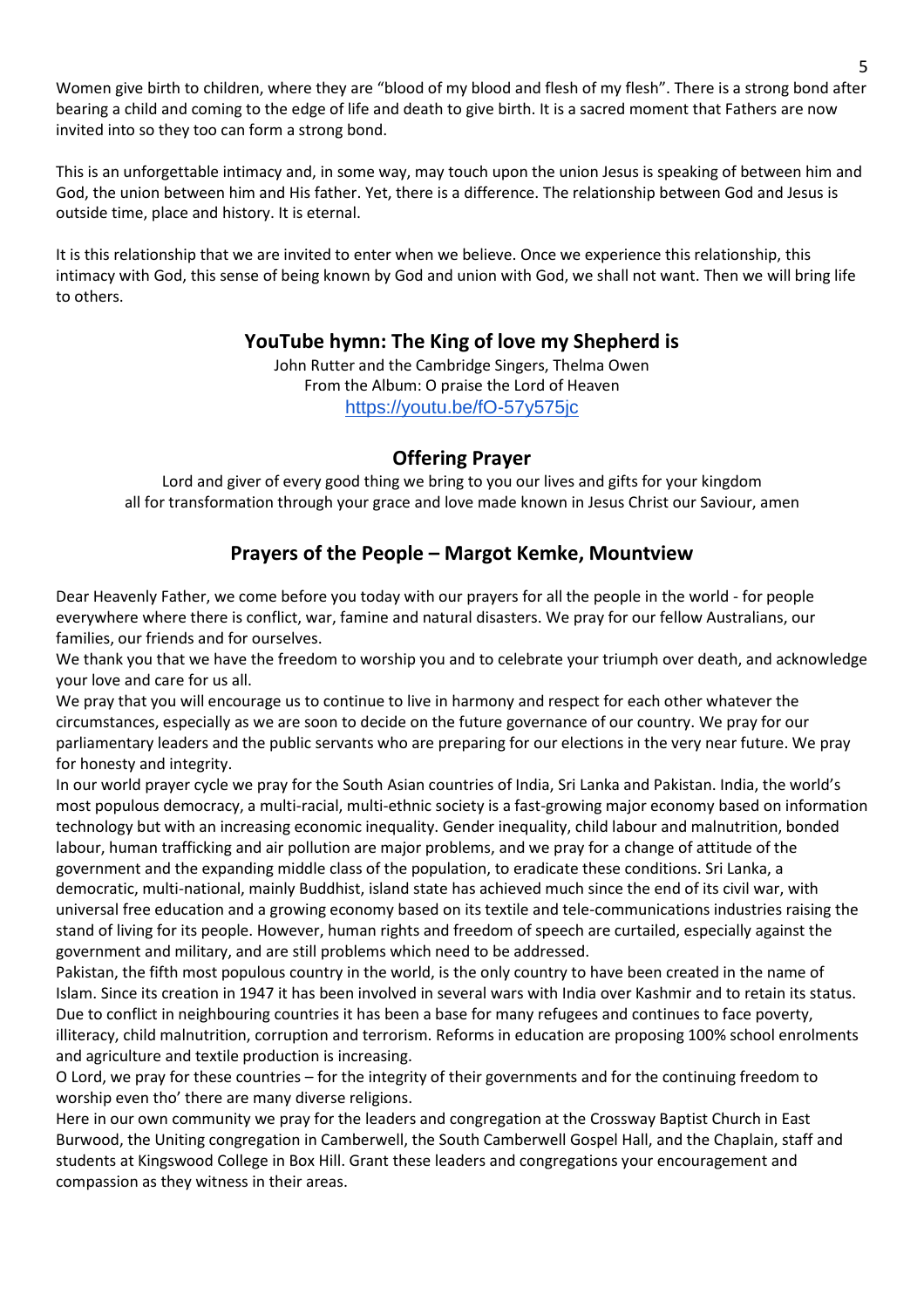We ask for your blessing for our ministers, Rev. Tina, Rev. Peter, and our student minister, Daniel. Guide and lead them in their commitment to you. We ask your blessing on all members of our cluster, for the work of Centre 81 and the Forest Hill Op. shop, for our parish councillors and for all who contribute to the work of our churches. We pray for our members who have difficulties at this time. Bless them and comfort them, O Lord. Answer their prayers and surround them with your love and compassion.

As we leave our place of worship we pray that you will guide us all in the coming week to be true Christian witnesses for you.

We pray together the prayer you taught us -

Our Father in heaven, hallowed be your name,

Your kingdom come, your will be done, on earth as in heaven.

Give us today our daily bread.

Forgive us our sins, as we forgive those who sin against us.

Save us from the time of trial and deliver us from evil.

For the kingdom, the power, and the glory are yours now and for ever. Amen

## **YouTube Hymn, The Lord is my Shepherd and I want to follow,**

Brian Boniwell Music [https://youtu.be/4sZaJpIIj\\_c](https://youtu.be/4sZaJpIIj_c)

## **Happy Mother's Day** .



# **Blessing**

We go in Peace With the Love of God In the Power of the Spirit May the Lord Bless and Guard us May the Lord make His face shine on us and be gracious unto us May the Lord Look kindly on us and give us peace. Amen

## **Hymn 779 May the feet of God walk with You** tMt video

<https://www.youtube.com/watch?v=YhiG-Vj8CGU&list=PL5dbbdzyKBag-mEd9qTgdyYNQLlsLD2rC&index=40>